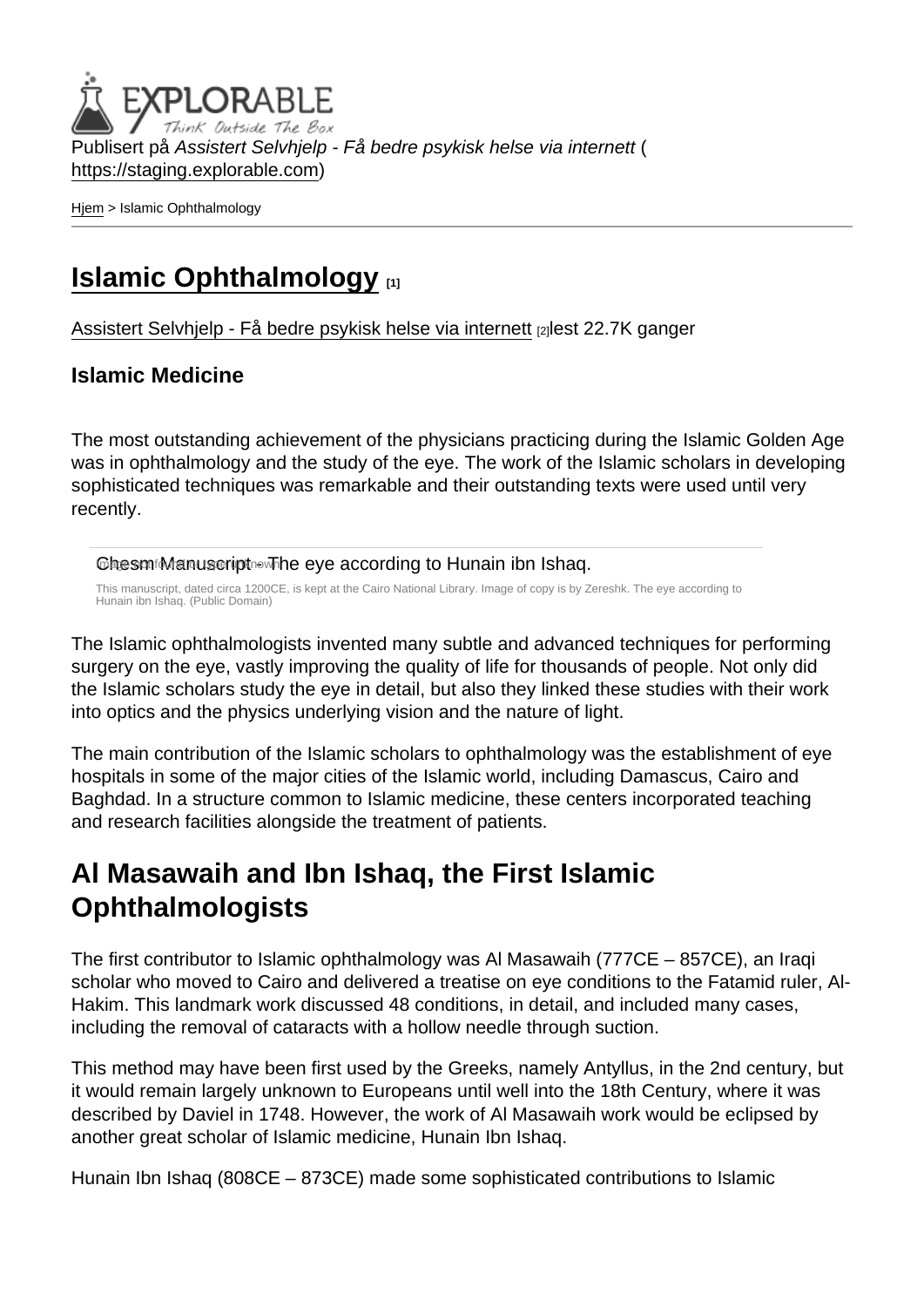ophthalmology, under the tutelage of Al-Masawaih. When we discuss the 'Islamic' Golden Age of Science, it is important to recognize that this does not mean that all of the scholars involved were Muslims, more that the Islamic Age provided a backdrop for discovery and actively encouraged and sponsored scholars. Jewish and Christian scholars also made great contributions to knowledge; Abd Ibn Ishaq is an example of one such man who was a Christian, yet earned a huge amount of respect for his work.

His main contribution was in translating many Greek texts into Arabic, ensuring that the work of such scholars as Galen, Aristotle and Hippocrates was not lost, and his work, 'Ten Treatises on the Eye,' documented the work of these earlier minds. However, Ibn Ishaq was more than a translator and also wrote many detailed books about Islamic medicine, showing that he was a skilled surgeon as well as a translator. He wrote 29 books and his Al Masa'il fi at-Tibb, 'Introduction to the Healing Arts,' was a standard textbook for examiners testing physicians for their worthiness to attain a license.

Hunayn's 'Ten Treatises of the Eye' and Isa's 'Memorandum Book for Oculists' included detailed explanations of the physiology of the eye, which passed directly into Europe during the Renaissance and carried many terms still used today, based upon the Arabic rather than the Greek words.

Ibn Ishaq wrote a further 10 books concerning Islamic ophthalmology, including many anatomical diagrams, and his work was used and cited by many ophthalmologists and physicians in Europe well into the fifteenth century. He described cysts, tumors and ulcers, pointing out what caused them and also laying out recommended treatments and suggestions for repairing cataracts.

#### **Islamic Ophthalmology and Al-razi**

Aristotle teaching, from document in

Image not found or type unknown

Aristotle teaching, from document in the British Library, showing the great reverence of the Islamic scholars for their Greek predecessor (Public Domain)

Al-Razi In Gerardus Cremonensis 12

Image not found or type unknown

European depiction of the Persian (Iranian) doctor Al-Razi, in Gerardus Cremonensis "Recueil des traités de médecine" 1250-1260. (Public Domain)

Recueil des traités de médecine

Image not found or type unknown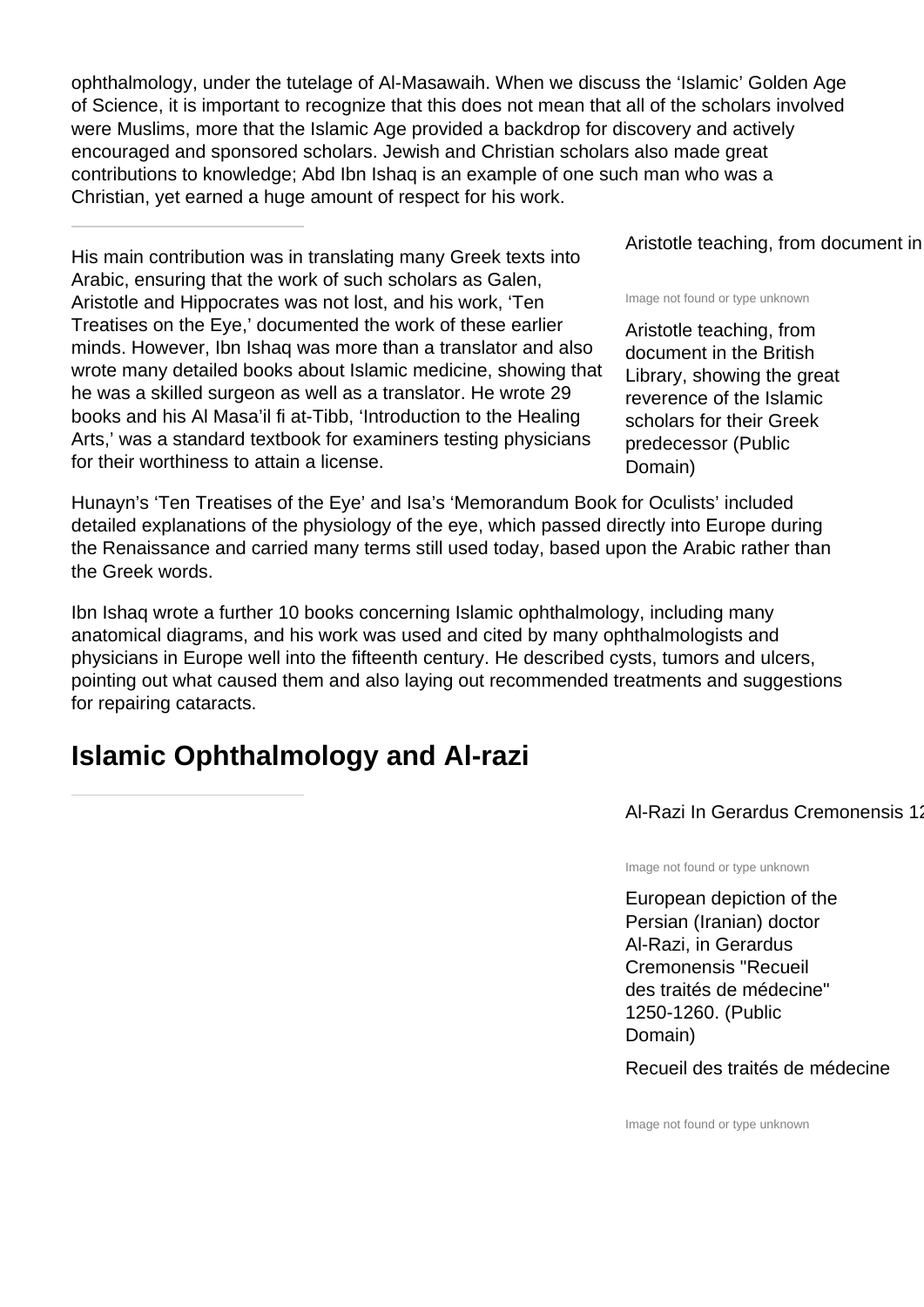Al Rhazes (860 – 932) was the next great contributor to Islamic ophthalmology, developing and recording many fine surgical techniques for repairing damage to the eyes. In his encyclopedia

of medical techniques, Kitab al-Mansuri, Al Razi documented the removal of cataracts with a glass tube and described the cauterization of lachrymal fistulas, truly innovative work in the field.

He was very critical of physicians who generated theories that did not match the practical knowledge and wrote over 900 case studies for many of his medical procedures. 48 of these elaborated upon complicated eye procedures and allowed other physicians and students to learn techniques, rather than use untested theories that might prove to do more harm than good.A third of these case studies did not appear in his book and they are a useful addition to his work in Islamic medicine.

## Islamic Optics and Al Haytham (Alhazen)

Al Haytham (965CE – 1040CE) wrote the Book of Optics and this was a landmark work in the field of Islamic ophthalmology. The book contained a wealth of information about the anatomy of the eye and provided suggestions about how it worked, but also contained ideas about the behavior of light in general. His work was believed to have influenced Newton's studies into the properties of light.

Originally, the Hellenistic philosophers had proposed that vision occurred as a result of rays emitted from the eye, from Euclid and

Aristotle's belief that the form of an object was somehow transmitted directly to the eye. The Islamic scholars, especially Al Haytham, proposed that the light from the source was actually reflected from the object and made its way into the eye, which acted as a passive receptor. He also proposed that the retina of the eye was at least partially responsible for sight, an idea shared by Avicenna.

Not only were his findings an advance upon earlier ideas, but he used a very [scientific method](https://staging.explorable.com/what-is-the-scientific-method)  $[5]$  of disproving the ideas of the Greeks and suggesting alternatives, in a very early example of the use of a scientific method. He used experimental apparatus, such as the camera obscura, to test his findings and earns a place not only in the history of ophthalmology, but also as one of the major contributors to Islamic physics.

# Other Contributors to Islamic Ophthalmology

Whilst these three Islamic scholars were the major contributors to the burgeoning science of ophthalmology during the Islamic Golden Age, other contributors also added to the store of what was known about vision and the eye. Their work contributed greatly to the wealth of knowledge contained within [Islamic medicine](http://en.wikipedia.org/wiki/Medicine_in_medieval_Islam) [6].

Ali Ibn Isa, who practiced in 10th Century Baghdad, wrote an ophthalmetric eye manual relating over 130 eye conditions, called the Tadhkirat al-Kahhalin, 'The Memorandum Book for

Recueil des traités de médecine [\(Creative](http://commons.wikimedia.org/wiki/User:PHGCOM)  [Commons](http://commons.wikimedia.org/wiki/User:PHGCOM) [3])

Ab? Al? al-?asan ibn al-?asan ibn al

Image not found or type unknown

Ab? ?Al? al-?asan ibn al- ?asan ibn al-Haytham as shown on the obverse of the 1982 Iraqi 10 dinar note ([Creative Commons](http://commons.wikimedia.org/wiki/User:Wronkiew)  $[4]$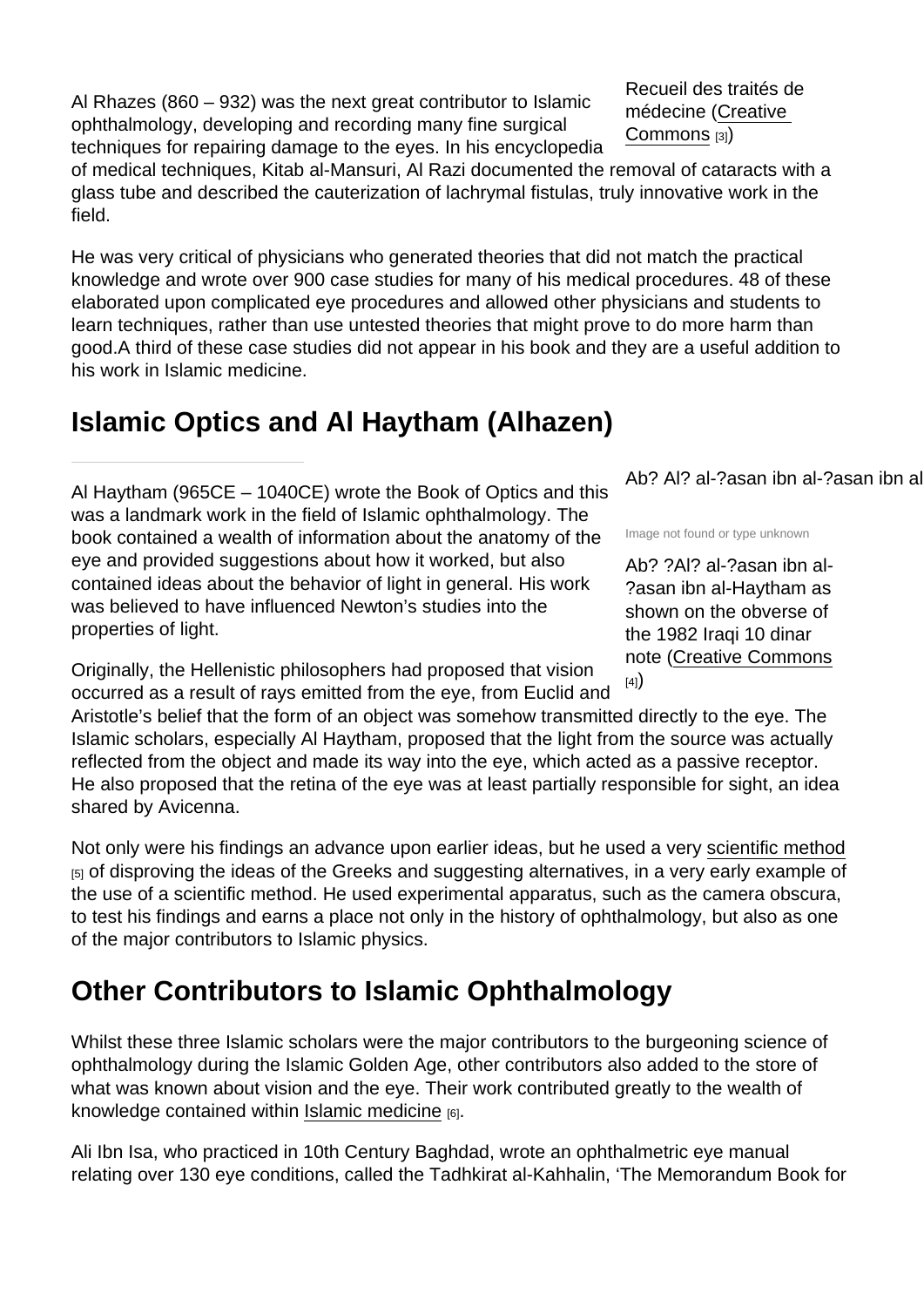Oculists.' This became a standard text for oculists and combined the Greco-Roman knowledge with original observations and techniques.

Al Nafis, in 1210, wrote a treatise titled 'The Perfected Book on Ophthalmology,' which dealt with theoretical concepts, including the physiology and structure of the eye and the pathology of eye conditions. The second part related some of the techniques for curing afflictions, in great detail, and added to the great store of wisdom that was passed around the Islamic world and later found its way into Europe.

In 12th Century Spain, the scholar, al-Ghafiki, wrote a detailed treatise upon the treatment of eye disorders. This work contained

detailed explanations of eye conditions and their surgical and pharmaceutical treatment, and included a section concerning the ethics of oculists. This ethical code may have passed into the European sphere via Spain, the main conduit for the passing of Islamic medicine into Europe.

In 1258, Al-Kaysi wrote a treatise elaborating upon many conditions, and he described eye physiology and treatments, incorporating new techniques not described by many of the earlier writers and oculists.

Also in the 13th Century, Khalifa bin Abi I Mahasin penned a book which elaborated upon the work of earlier oculists. The work also included illustrations of many of the instruments used in the treatment of eye conditions, most of which would not look out of place in a modern setting. His book describes the process of using a magnet to remove the fragments of an iron needle, a truly sublime addition to the extensive number of procedures regularly used by Islamic oculists.

## **The Legacy of Islamic Ophthalmology**

The legacy of the Islamic oculists lives on; oculists, like physicians in general, were treated with a little disdain in the Greek and Roman worlds, partly because many of their techniques were so crude and misguided that they were likely to cause more harm than good. Whilst there were still a large number of charlatans and fraudsters in Islamic times, the Muslims brought in strict ideas about certification, with punishments for unlicensed practitioners of Islamic medicine.

Whilst relations between the Islamic and Christian worlds were often fractious and marked by wars, there was an exchange of ideas. The great work of the Islamic ophthalmologists was translated into Latin and acted as the foundation of the science in Europe, with many Islamic texts used well into the nineteenth century.

The Islamic oculists used many sophisticated treatments for external injuries to the eye, many of which are completely recognizable to modern oculists. For example, styes were seen as an abscess and were treated by rubbing with hot bread; modern hot compresses do exactly the

Al Nafis Medical Works

Image not found or type unknown

The opening page of one of Ibn al-Nafis's medical works. This is probably a copy made in India during the 17th or 18th century. (Public Domain)

Illustration of medieval Muslim surgical

Image not found or type unknown

Illustration of medieval Muslim surgical instruments taken from al-Zahrawi's Kitab al-Tasrif. Fifteenth century copy of an eleventh century manuscript. (Public Domain)